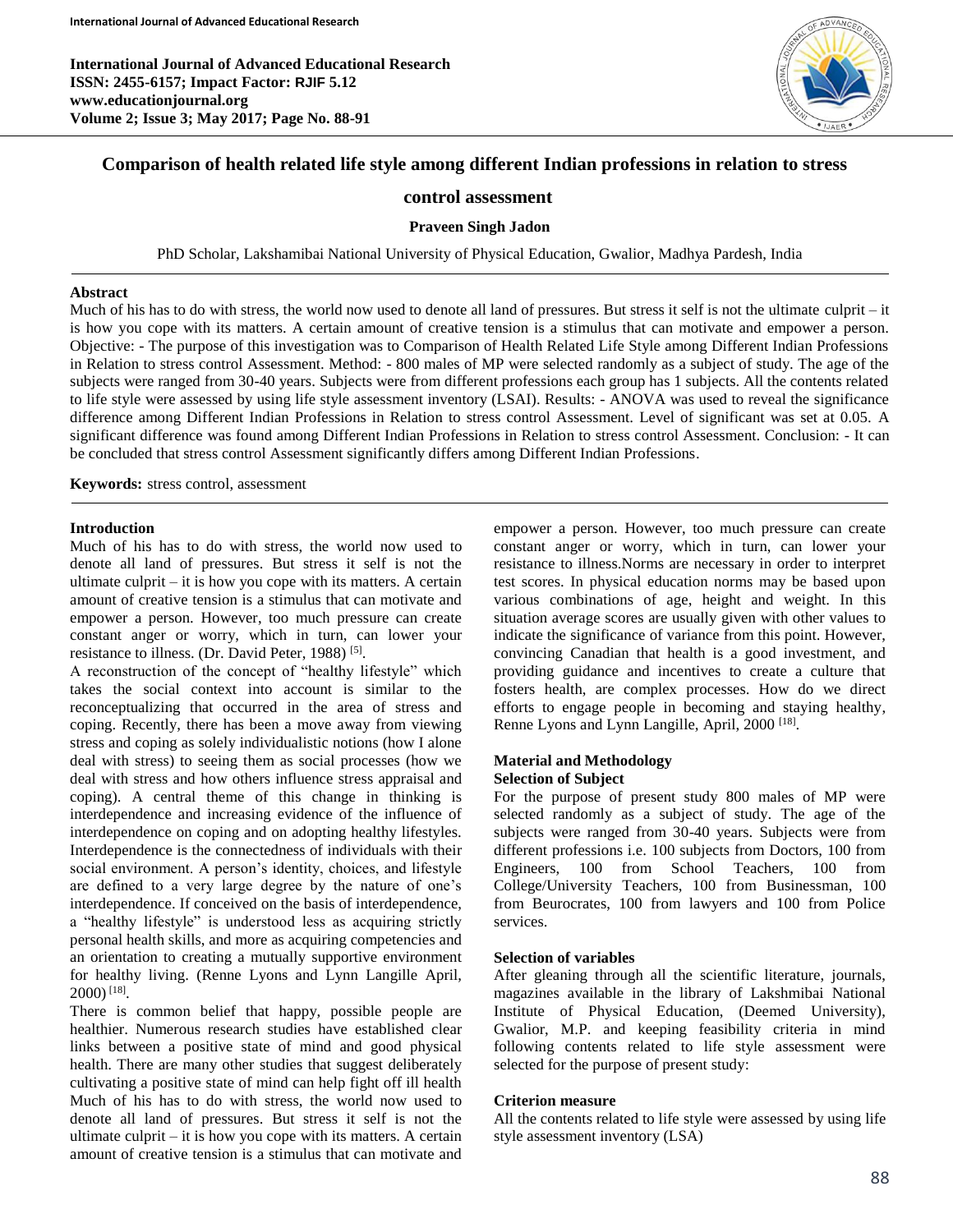## **Procedure**

The individual from various professions were consulted personally and their co-operation was solicited. Respondents were given a questionnaire with necessary instructions. Necessary instructions were passed on to the subjects before providing the questionnaire. The research scholar was motivated the student respondents by promising to send a separate abstract of the conclusions of his study to each of the subjects. Confidentially of responses were guaranteed so that the subject would not camouflage their real feelings. Research scholar was requested for filling the questionnaire as quickly as possible.

### **Statistical Procedure**

Analysis of Variance (ANOVA) was used to see the difference among the different teams of volleyball players at the significant level of .05. For further analysis "Post Hoc Test" (LSD) was applied.

## **Result**

The questionnaire comprised of 42 questions covering various aspects of mental toughness of universities volleyball (men) players. The findings of the present study are presented in the following tables:-

| Table 1: Descriptive statistics of different professions (Doctors, Engineers, SchoolTeachers, College/ University Teachers, Businessmen, |  |
|------------------------------------------------------------------------------------------------------------------------------------------|--|
| Beaurocrates, Lawyers and Police Services) in relation to Stress Control Assessment                                                      |  |
|                                                                                                                                          |  |

| <b>Groups</b>                | Count | <b>Sum</b> | Average | <b>Variance</b> |  |
|------------------------------|-------|------------|---------|-----------------|--|
| <b>Doctors</b>               | 100   | 5802       | 58.02   | 30.04           |  |
| Engineers                    | 100   | 3857       | 38.57   | 27.84354        |  |
| <b>School Teachers</b>       | 100   | 7801       | 78.01   | 17.66657        |  |
| College/ University Teachers | 100   | 5918       | 59.18   | 28.29051        |  |
| <b>Businessmen</b>           | 100   | 2484       | 24.84   | 5.044848        |  |
| <b>Beaurocrates</b>          | 100   | 5842       | 58.42   | 27.27636        |  |
| Lawvers                      | 100   | 3810       | 38.1    | 29.10101        |  |
| <b>Police Services</b>       | 100   | 5758       | 57.58   | 31.25616        |  |

The average and variance of Doctors 58.02± 30.04 Engineers 38.57± 27.84354 School Teachers 78.01± 17.66657 College/ University Teachers 59.18± 28.29051 Businessmen 24.84± 5.044848 Beaurocrates 58.42± 27.27636 Lawyers 38.1± 29.10101 Police Services 57.58± 31.25616 in relation to Stress Control Assessment

**Table 2:** Analysis of Variance of Stress Control Assessment among Different individuals belonging to different professions on their selected Life Style Assessment Contents

| <b>Source of Variation</b>                                          | df  | SS       | MSS      | F-ratio   |
|---------------------------------------------------------------------|-----|----------|----------|-----------|
| Between Groups                                                      |     | 194656.1 | 27808.02 | 1132.024* |
| With in Groups                                                      | 792 | 19455.38 | 24.56487 |           |
| $\cdots$ $\sim$ $\sim$<br>$\sim$ $\sim$ $\sim$ $\sim$ $\sim$ $\sim$ |     |          |          |           |

\* Significant at 0.05 level of confidence

 $F\ 0.05\ (7, 792) = 2.02$ 

Table – II revealed that there was significant difference the individuals belonging to different professions on Stress Control Assessment, as obtained F-ratio was 1132.024, which was higher value than the value 2.02, required for F-ratio to be significant at 0.05 level with (7,792) degree of freedom.

Since the one way analysis of variance was found significant in relation to Stress Control Assessment, the least significant difference (LSD) test was applied to find out which of the differences of the means amongst the different professions were statistically significant.

**Table 3:** Least Significant Difference Post-Hoc Test for Means of All Professions in relation to Stress Control Assessment

| <b>Doctos</b> | <b>Enginees</b> | <b>School</b><br><b>Teachers</b> | College/<br><b>UniversityTeachers</b> | <b>Business-</b> | <b>Beauro-</b><br>crates | Law- | <b>Policeservices</b> | M.D.     | C.D.   |
|---------------|-----------------|----------------------------------|---------------------------------------|------------------|--------------------------|------|-----------------------|----------|--------|
| 58.02         | 38.57           |                                  |                                       | men              |                          | vers |                       | 19.45*   | 1.3573 |
|               |                 |                                  |                                       |                  |                          |      |                       |          |        |
| 58.02         |                 | 78.01                            |                                       |                  |                          |      |                       | 19.99*   |        |
| 58.02         |                 |                                  | 59.18                                 |                  |                          |      |                       | 1.16     |        |
| 58.02         |                 |                                  |                                       | 24.84            |                          |      |                       | 33.018*  |        |
| 58.02         |                 |                                  |                                       |                  | 58.42                    |      |                       | 0.4      |        |
| 58.02         |                 |                                  |                                       |                  |                          | 38.1 |                       | 19.52*   |        |
| 58.02         |                 |                                  |                                       |                  |                          |      | 57.58                 | 0.44     |        |
|               | 38.57           | 78.01                            |                                       |                  |                          |      |                       | 39.44*   |        |
|               | 38.57           |                                  | 59.18                                 |                  |                          |      |                       | $20.61*$ |        |
|               | 38.57           |                                  |                                       | 24.84            |                          |      |                       | 13.73*   |        |
|               | 38.57           |                                  |                                       |                  | 58.42                    |      |                       | 19.85*   |        |
|               | 38.57           |                                  |                                       |                  |                          | 38.1 |                       | 0.47     |        |
|               |                 |                                  |                                       |                  |                          |      |                       |          |        |
|               | 38.57           |                                  |                                       |                  |                          |      | 57.58                 | 19.01*   |        |
|               |                 | 78.01                            | 59.18                                 |                  |                          |      |                       | 18.83*   |        |
|               |                 | 78.01                            |                                       | 24.84            |                          |      |                       | 53.17*   |        |
|               |                 | 78.01                            |                                       |                  | 58.42                    |      |                       | 19.59*   |        |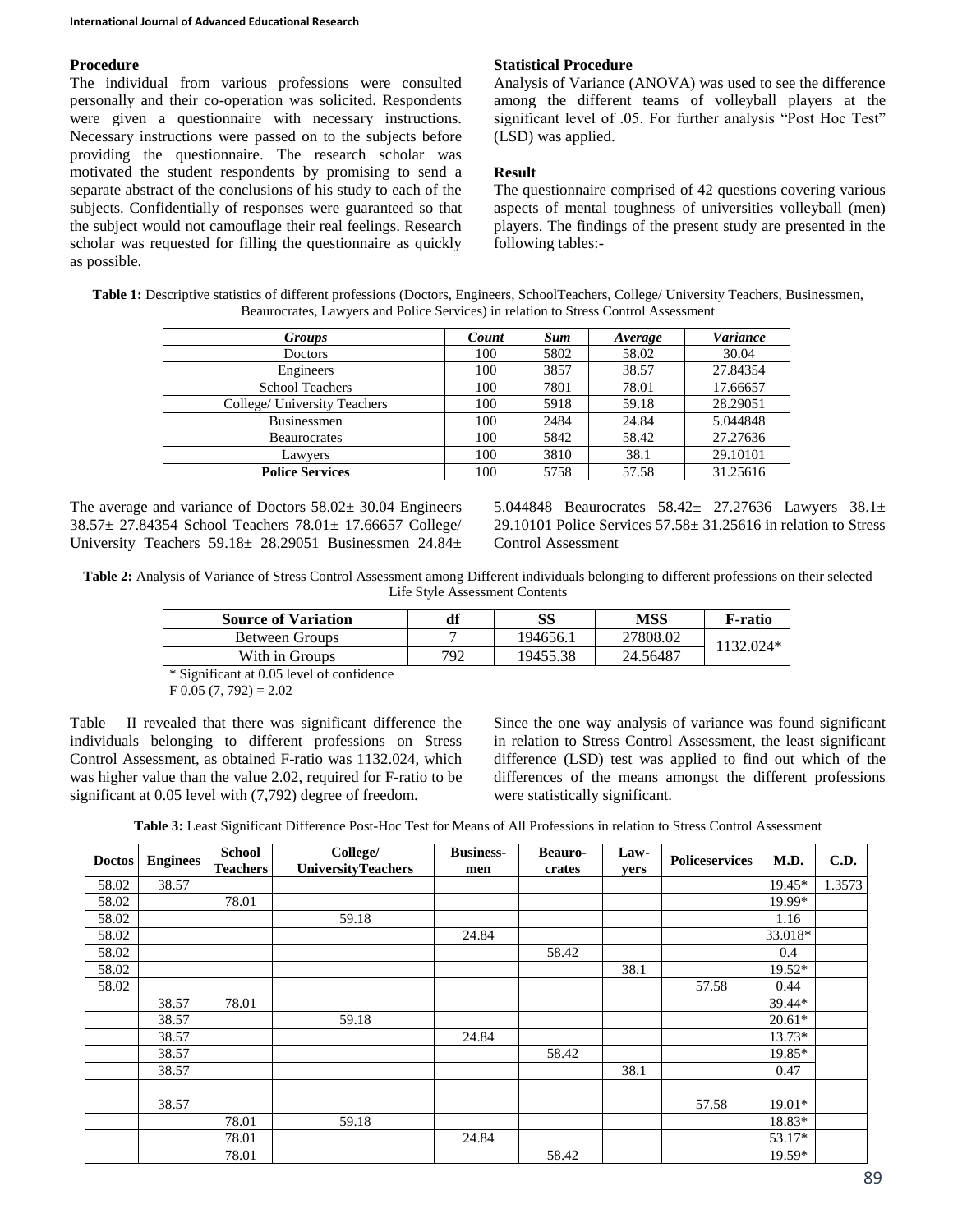| 78.01 |       |       |       | 38.1 |       | 39.91*   |  |
|-------|-------|-------|-------|------|-------|----------|--|
| 78.01 |       |       |       |      | 57.58 | 20.43*   |  |
|       | 59.18 | 24.84 |       |      |       | 34.54*   |  |
|       | 59.18 |       | 58.42 |      |       | 0.76     |  |
|       | 59.18 |       |       | 38.1 |       | 21.08*   |  |
|       | 59.18 |       |       |      | 57.58 | $16*$    |  |
|       |       | 24.84 | 58.42 |      |       | 33.58*   |  |
|       |       | 24.84 |       | 38.1 |       | 13.26*   |  |
|       |       | 24.84 |       |      | 57.58 | 32.74*   |  |
|       |       |       | 58.42 | 38.1 |       | $20.32*$ |  |
|       |       |       | 58.42 |      | 57.58 | 0.84     |  |
|       |       |       |       | 38.1 | 57.58 | 19.48*   |  |

\*Significant at .05 level.

It is evident from table --15.1 that mean differences of different profession in relation to Stress Control Assessment was found to be significant between Doctors and Engineers, Doctors and School Teachers, Teachers, Doctors and Businessman, Doctors and Lawyers, Engineers and School Teachers, Engineers and College/University Teachers, Engineers and Businessman, Engineers and Beaurocrates, Engineers and Police services, School Teachers and College/University Teachers, School Teachers and Businessman, School Teachers and Beaurocrates, School Teachers and Lawyers, School Teachers and Police services, College/University Teachers and Businessman, College/University Teachers and Lawyers, College/University Teachers and Police services, Businessman and Beaurocrates, Businessman and Lawyers, Businessman and Police services, Beaurocrates and Lawyers, Lawyers and Police services at .05 level of confidence. Mean differences of different profession in relation to Stress Control Assessment was found to be insignificant between Doctors and College/University, Doctors and Beaurocrates, Doctors and Police services, Engineers and and Lawyers, College/University Teachers and Beaurocrates, Beaurocrates and Police services at .05 level of confidence.

To observe the difference among the individuals belonging to different professions on their selected Life Style Assessment Contents, the analysis of variance was adopted and data pertaining to these have been presented in table II and III.

#### **Discussion**

he analysis of data reveals that there were significant difference in Stress control assessment among the different profession individual as calculated F (1132.024) were greater than the tabulated F (2.02) respectively. After applying post hoc test as shown in table III it was found that there was significant difference among different professions individuals. As school teacher has the highest mean value (78.01). The significant differences in stress control assessment in various Professions individuals were probably due to the different nature of mental training and prerequisites components for the individual. Such results may also be due to change in climatic conditions, nature of job and may be due to the work pressure.

#### **Reference**

1. Anspaugh David S, Hamrich Michael H. Rosato Frank D. Wellness-Concepts and Application Mosby: Von Halfmon Press, Inc, 1994

- 2. Green LW, Kreuter MW. Health Promotion Planning: An Educational and Environmental approach (3rd ed.) Mountain View, CA: Mayfield. 1999.
- 3. Hasted Douglas N, Lacy Allan C. Measurement and Evaluation in Physical Education and Exercise Science Arizona: Gorsuch Scarisbrick Publishers, 1994.
- 4. Mathews Donald K, Measurement in Physical Education, Philadelphia: WB. Saunders Co, 1978.
- 5. Peter David. Total Health London: Marshall Publication, 1988.
- 6. Livingston Abbey and Diane, How-to manual on needs Assessment, Ontario Ministry of Tourism and Recreation 1982.
- 7. Lord Stephen, Kerr Graham and Anstey Kaarin," Prevention of Injuries in Older People PEDIATRICS 2000, 1082-1089.
- 8. Lipnickey Cross Susan, "The Potential for Formulating A Healthy Lifestyle", European Journal of Clinical Nutrition 2006; 60:614-622.
- 9. Mahle William T, Clancy Robert R, Moss Edward M. Neurodevelopmental Outcome and Lifestyle Assessment in School-Aged and Adolescent Children With Hypoplastic Left Heart Syndrome, PEDIATRICS 1999.
- 10. Mackie PC, EC Jessen. The lifestyle assessment questionnaire: an instrument to measure the impact of disability on the lives of children with cerebral palsy and their families, Child: care, health and development 1998; 476-486.
- 11. McLeroy KR, Bibeou D, Steekler A, Glanz K. An Ecological Perspective on Helath Promotion Progra Helath Education Quarterly, 1998, 17.
- 12. Oliveira de CM, Sheiham A. Oral health-related quality of life and the IOTN index as predictors of children's perceived needs and acceptance for orthodontic treatment", British Dental Journal. 2008, 239.
- 13. Paffenbarger Ralph S, Hyde Robert T, Wing Alvin L, Jung I-Min Lee, Dexter L, Kampert James B. The Association of Changes in Physical-Activity Level and Other Lifestyle Characteristics with Mortality among Men, Child: care, health and development, 1996.
- 14. Penson Richard T, Wenzel Lari B, Vergote Ignace, Cella David. Quality of Life Considerations in Gynecologic Cancer, International Journal of Gynecology & Obstetrics. 2006, S247-S257
- 15. Rowe JW, Kahn RL. Successful Aging, the Gerontologist 1997, 37.